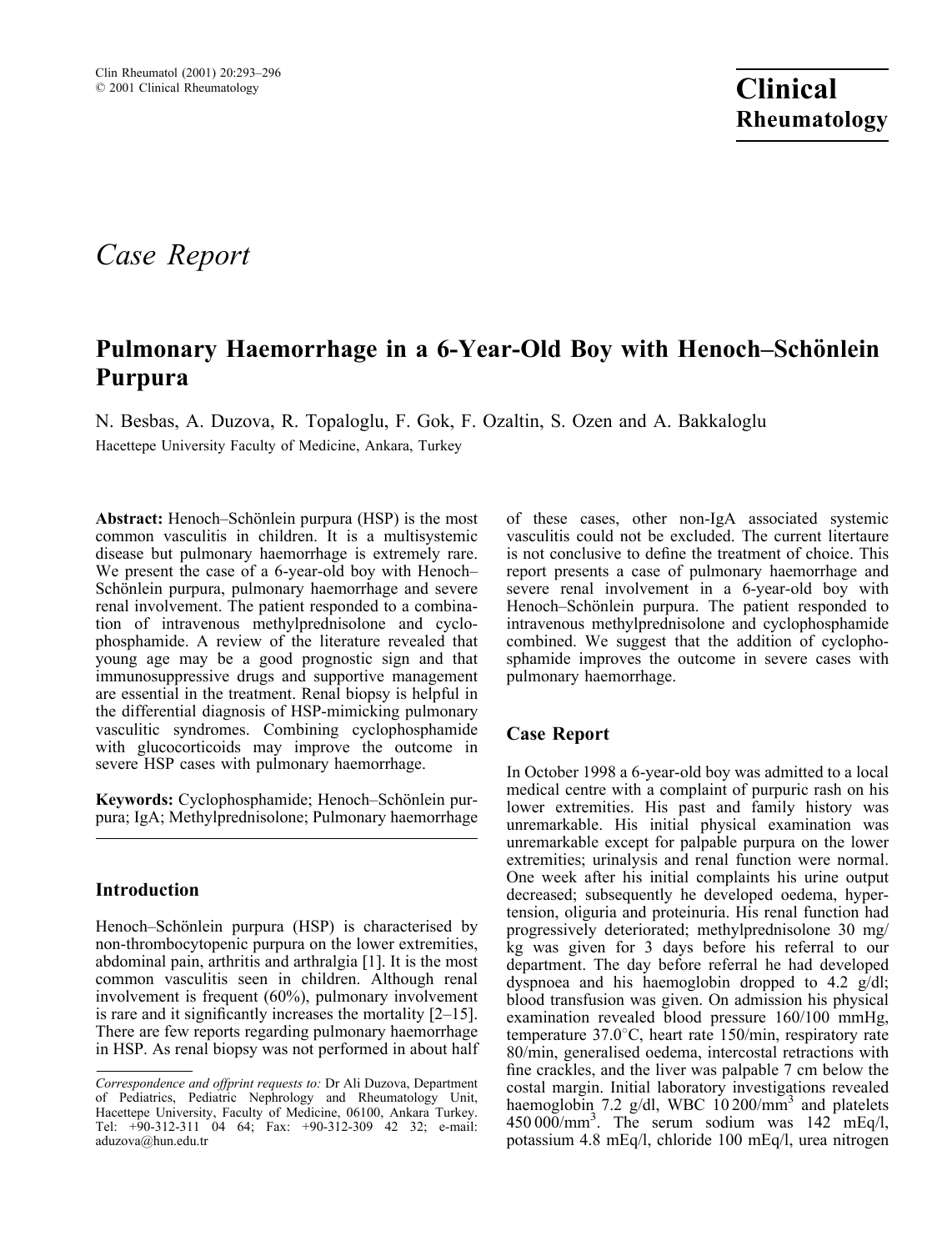72 mg/dl, creatinine 2.8 mg/dl, calcium 7.9 mg/dl, phosphorus 8.4 mg/dl, uric acid 11.5 mg/dl, total protein 5.0 g/dl, albumin 2.8 g/dl; AST and ALT values were normal. The stool was guaiac negative. Urinalysis showed a specific gravity of 1024, pH 6, proteinuria (2+) and microscopic haematuria. C3, C4, IgA, IgG and IgM values were within normal ranges; HBsAg, anti-HCV Ab, ANA, anti-dsDNA,ANCA, antiglomerular basal membrane Ab, and anticardiolipin Ab were negative; anti-HBs Ab was positive. Arterial blood gas analysis revealed hypoxaemia. Chest X-ray showed diffuse pulmonary infiltrates (Fig. 1). Although haemodialysis was instituted because of hypervolaemia and oliguria, and the fourth dose of pulse methylprednisolone (500 mg) was given, the patient required mechanical ventilation. A large amount of blood was aspirated from his endotracheal tube at the time of intubation. After a fifth dose of bolus intravenous methylprednisolone, prednisoline (2 mg/kg/day orally) was instituted. Intravenous cyclophosphamide (250 mg, single dose) was added owing to deterioration in renal function. Haemodialysis was performed every other day

a

b



Fig. 1. Chest radiographs showing (a) diffuse bilateral infiltrates with pleural effusion and (b) normal findings on day 4 of cyclophosphamide therapy.

for 10 days. The patient was extubated on the third day. A percutaneous kidney biopsy of 60 glomeruli showed diffuse proliferation; segmental scars and epithelial– fibroepithelial crescent formation were found in 25% and 20% of glomeruli, respectively. The immunofluorescence studies revealed heavy IgA and mild C3 and IgM staining, but not IgG in the mesangium. The patient was discharged on prednisolone (10 mg/day orally) and monthly intravenous methylprednisolone (500 mg/day for 3 days), with serum creatinine 0.3 mg/dl, proteinuria (3+) and >50 red blood cells per high-power field. Intravenous CYC was stopped as the patient experienced neutropenia lasting 4 weeks after the first intravenous dose. Nevertheless, oral cyclophosphamide (CYC, 2 mg/ kg/day) was instituted at the end of the second month. By the 8th week of oral CYC the proteinuria had resolved but microscopic haematuria persisted for an additional 3 months. The patient was still in complete remission after a follow-up period of 18 months.

#### Discussion

Vasculitic processes can involve the lungs. In Wegener's granulomatosis (WG) and Churg–Strauss syndrome (CSS) the lungs are affected in 70%–90% of cases [16,17]. Although rare, giant cell arteritis, Takayasu's arteritis and Behçet's disease can also cause pulmonary manifestations [18]. Diffuse pulmonary haemorrhage can be secondary to microscopic polyangiitis, WG, CSS, Behcet's disease, HSP, HBV and HCV-associated vasculitis, malignancies, drugs, systemic lupus erythematosus, antiphospholipid antibody syndrome, polymyositis, IgA nephropathy, rheumatoid arthritis, Sjögren's syndrome, Goodpasture's syndrome and bone marrow transplantation [18]. In our unit more than 550 cases of HSP have been followed; 42% had renal involvement, but we had not encountered pulmonary haemorrhage with HSP in our series. Chaussain et al. [19] showed impairment of lung diffusion capacity to be a common finding in children with HSP, but pulmonary haemorrhage in Henoch–Schönlein purpura is extremely rare: a total of 20 cases with an age range between 4.5 and 78 years have been reported [2–16]. Eleven cases were seen in childhood (4.5–17 years). Because HSP mainly occurs in prepubertal children, the fact that about half of the patients presenting with pulmonary haemorrhage were adolescent or adult suggest that the older age can be a risk factor. Kidney biopsy was not available in all cases; IgA deposits were shown only in three out of nine adult cases [5,7,11] and four out of 11 childhood cases (age 7–17 years) [8,10,12,15]. In adult patients the mortality is higher than in children (Table 1). None of the five children with IgA deposits shown on renal biopsy had died. Older age and the absence of IgA deposits resulted in poor outcome. Although it is well known that IgA deposits can be negative in  $10\% - 25\%$  of

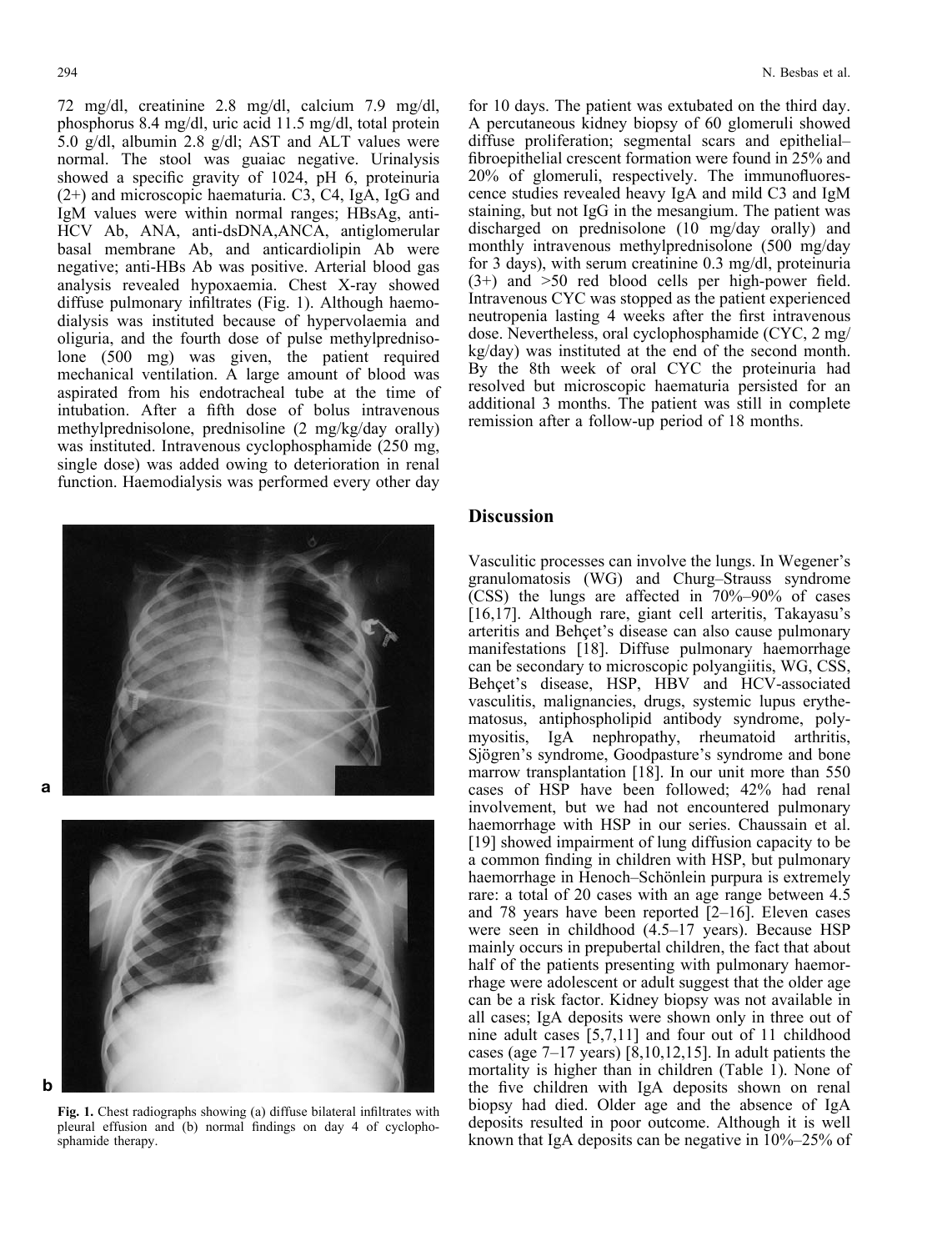|  |  |  |  | <b>Table 1.</b> Mortality rates according to biopsy findings and treatment modalities |  |
|--|--|--|--|---------------------------------------------------------------------------------------|--|
|  |  |  |  |                                                                                       |  |

|                                                                       | Pred             | $Pred + Aza$     | $Pred + MP$                                                                      | MP                  | $Pred + CYC$                                    | All                  |
|-----------------------------------------------------------------------|------------------|------------------|----------------------------------------------------------------------------------|---------------------|-------------------------------------------------|----------------------|
| <b>Childhood</b><br>With IgA deposit<br>Without IgA deposit*<br>Total | $1/1$ [3]<br>1/1 | $-1$ [6]<br>$-1$ | $-1$ [12]<br>$2/4$ [4,10,14]<br>2/5                                              | $-1$ [16]<br>$-1/1$ | $-$ /3 [8,10] <sup>§</sup><br>$-1$ [10]<br>$-4$ | $-15$<br>3/7<br>3/12 |
| $A dult^{\dagger}$<br>With IgA deposit<br>Without IgA deposit*        | $1/2$ [5,7]      |                  | case not treated [9] (excluded),<br>one case [2] treated with steroid; both died | $1/1$ [11]          |                                                 | 2/3<br>1/1           |

Pred, prednisolone; Aza, azathioprine; MP, methylprednisolone; CYC, cyclophosphamide.

\*.Either biopsy was not done, or IgA deposit was not shown. {

 $\dagger$  Data concerning treatment and outcome of four patients were not available.

<sup>§</sup> Including our case.

cases with HSP [20,21], some cases in the non-IgA group were probably vasculitic syndromes mimicking HSP.

Of the childhood cases all but one had proteinuria and haematuria; renal failure was seen in two cases (one patient with IgA desposits) (Table 1). The patient reported here is the fifth and the youngest 'well-defined HSP' with pulmonary haemorrhage during childhood. He is also the youngest (6 years, versus 7–17 years). Our patient had severe renal involvement and severe respiratory distress secondary to pulmonary haemorrhage. Although lung biopsy was not performed, lung tissue was probably severely involved. Intra-alveolar haemorrhage, leukocytoclastic vasculitis and interstitial pneumonitis are common histological findings of pulmonary involvement in HSP [2,9,11,12].

Prednisolone and methylprednisolone were used either alone or in combination with cyclophosphamide and azathioprine (Table 1). Early reports concerning steroid treatment were discouraging [2–5]. Olson [10] had suggested that steroids plus cyclophosphamide should be the treatment of choice. Recently Vats et al. [15] reported a 7-year-old boy with pulmonary haemorrhage (without renal failure) who responded to intravenous methylprednisolone followed by oral prednisolone; the patient was extubated on day 14. The addition of cyclophosphamide might have shortened the period of mechanical ventilation in our case (3 days). It is striking that in childhood none of the four patients treated with prednisolone and CYC had died, compared to three of eight patients (37.5%) treated with other drugs but not CYC. On the other hand, one should be aware of acute and late side effects of CYC; our patient experienced neutropenia lasting 4 weeks without any serious infection

More 'well-defined HSP' patients with pulmonary haemorrhage should be studied to determine risk factors, probable subgroups and prognostic factors, and to compare treatment modalities. Aggressive supportive treatment and steroids plus CYC are the treatment of choice in such severe cases.

#### References

- 1. Cassidy JT, Petty RE. Textbook of pediatric rheumatology, 2nd edn. New York: Churchill Livingstone, 1990:394–8.
- 2. Jacome AF. Pulmonary haemorrhage and death complicating anaphylactoid purpura. South Med J 1967;60:1003–4.
- 3. Weiss VF, Naidu S. Fatal pulmonary haemorrhage in Henoch– Schönlein purpura. Cutis 1979;23:687-8.
- 4. Marandian MH, Ezzati M, Behvad A, Mozzami P, Rakhchan M. Manifestations pulmonaires du purpura rhumatoide de Schönlein– Henoch chez un enfant de huit ans. Arch Fr Pediatr 1982;39:255– 7.
- 5. Kathuria S, Chief G. Fatal Henoch–Schönlein syndrome. Chest 1982;82:654–6.
- 6. Leatherman JW, Siblet RK, Davies SF. Diffuse intrapulmonary haemorrhage unrelated to anti-glomerular basement membrane antibody. Am J Med 1982;72:401–10.
- 7. Scichiri M, Tsutsumi K, Yamamoto I, Ida T, Ivamoto H. Diffuse pulmonary haemorrhage and renal failure in adult Henoch– Schönlein purpura. Am J Nephrol 1987;7:140-2.
- 8. Payton CD, Allison ME, Boulton-Jones JM. Henoch–Schönlein purpura presenting with pulmonary haemorrhage. Scott Med J 1987;32:26–7.
- 9. Markus HS, Clark JV. Pulmonary haemorrhage in Henoch– Schönlein purpura. Thorax 1989;44:525–6.
- 10. Olson JC, Kelly KJ, Pan CG, Wortmann DW. Pulmonary disease with haemorrhage in Henoch–Schönlein purpura. Pediatrics 1992;89:1177–81.
- 11. Yokose T, Aida J, Ito Y, Ogura M, Nakagawa S, Nagai T. A case of pulmonary haemorrhage in Henoch–Schönlein purpura accompanied by polyarteritis nodosa in an elderly man. Respiration 1993;60:307–10.
- 12. Wright WK, Krous HF, Grisvodl WR et al. Pulmonary vasculitis with haemorrhage in anaphylactoid purpura. Pediatr Pulmonol 1994;17:269–71.
- 13. Carter ER, Guevara JP, Moffitt DR. Pulmonary haemorrhage in an adolescent with Henoch–Schönlein purpura. West J Med 1996;164:171–3.
- 14. Paller AS, Kelly K, Sethi R. Pulmonary haemorrhage: an oftenfatal complication of Henoch–Schönlein purpura. Pediatr Dermatol 1997;14:299–302.
- 15. Vats KR, Vats A, Kim Youngki, Dassenko D, Sinaiko A. Henoch–Schönlein purpura and pulmonary haemorrhage: a report and literature review. Pediatr Nephrol 1999;13:530–4.
- 16. Hoffman GS, Kerr GS, Leavitt RY et al. Wegener granulomatosis: An analysis of 158 patients. Ann Intern Med 1992;116:488– 98.
- 17. Hoffman GS, Kerr GS. Recognition of systemic vasculitis in acutely ill patient. In: Mandell BF, ed. Acute rheumatic and immunologic diseases. New York: Marcel-Dekker, 1994:279–307.